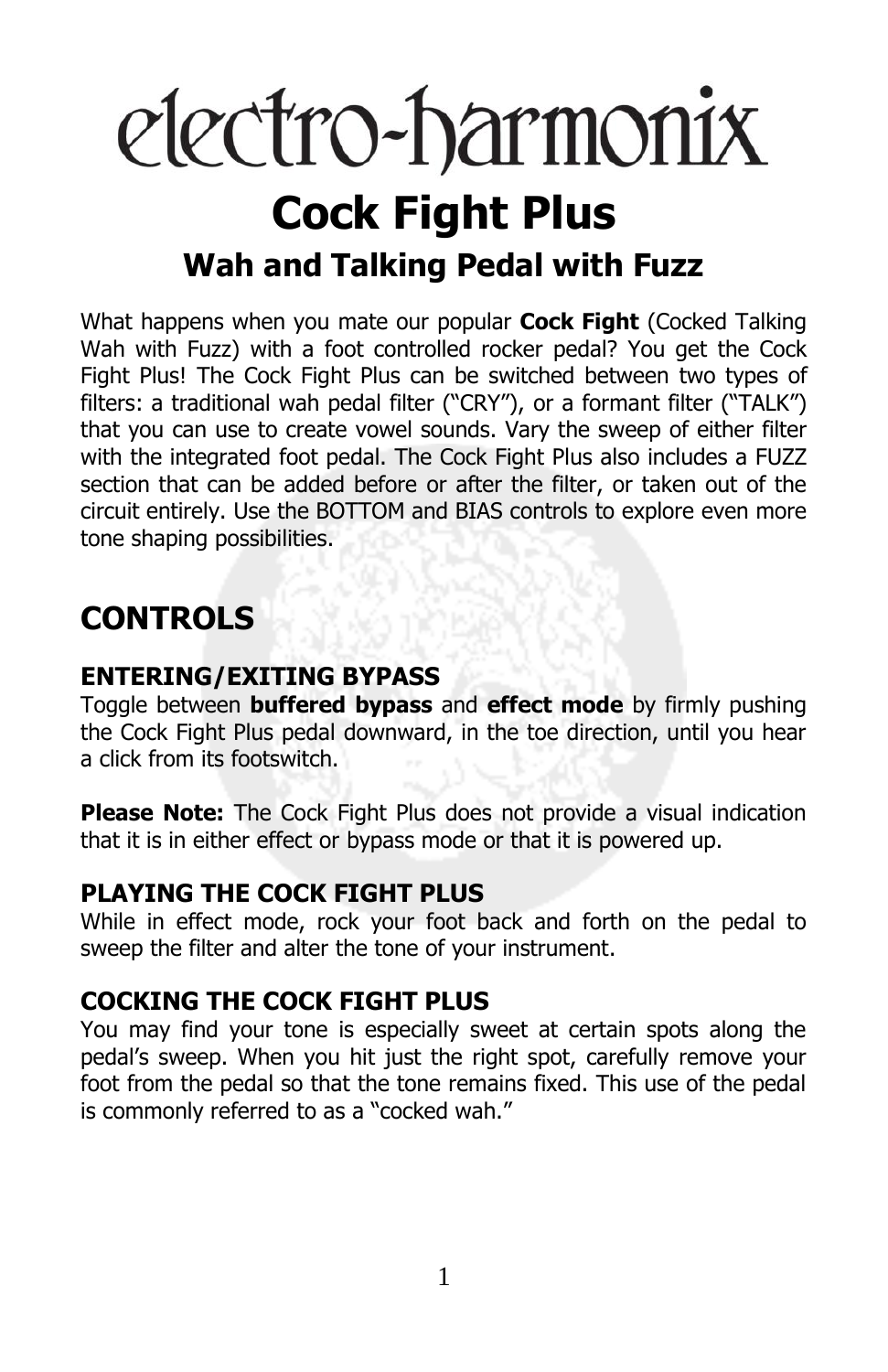### **VOL Knob**

Use the **VOL** (volume) knob to adjust the master output volume.

### **CRY/TALK Toggle Switch**

The "up" position selects the **CRY** setting. CRY simulates the type of filter found in a typical wah pedal circuit. The "down" position selects the **TALK** setting. This setting—as its name implies—produces throaty/vocal vowel sounds.

### **FUZZ PRE/X/POST Toggle Switch**

The **PRE** position places the fuzz before the filter. Use this position for a more vintage Hendrix vibe. The position marked **X** removes the fuzz entirely from the circuit. The **POST** position places the fuzz after the filter and yields a more modern sound.

### **BOT Knob**

The **BOT** (BOTTOM) Knob is a low frequency boost control that is slightly above unity gain when set fully clockwise. Set this knob fully counterclockwise to remove the BOTTOM circuit from the signal path.

**TIP:** When used with a bass guitar or other low frequency sources, the BOTTOM adjustment can help retain the bottom end typically lost along certain positions of the filter sweep.

#### **TONE Knob**

Use the **TONE** knob to vary the fuzz sound from dark to bright.

### **BIAS Knob**

The **BIAS** knob controls the amount of bias voltage supplied to one of the two transistors in the fuzz circuit. Turn the BIAS knob fully clockwise to supply a nominal voltage to produce a "normal" fuzz sound. Turn the bias control down (counterclockwise) to decrease the bias voltage to get the so-called "dying battery" sound. This type of sound is characterized by a decrease in sustain and by notes that get choked off as you play with less force.

### **DRIVE Knob**

Set the amount of fuzz with the **DRIVE** knob.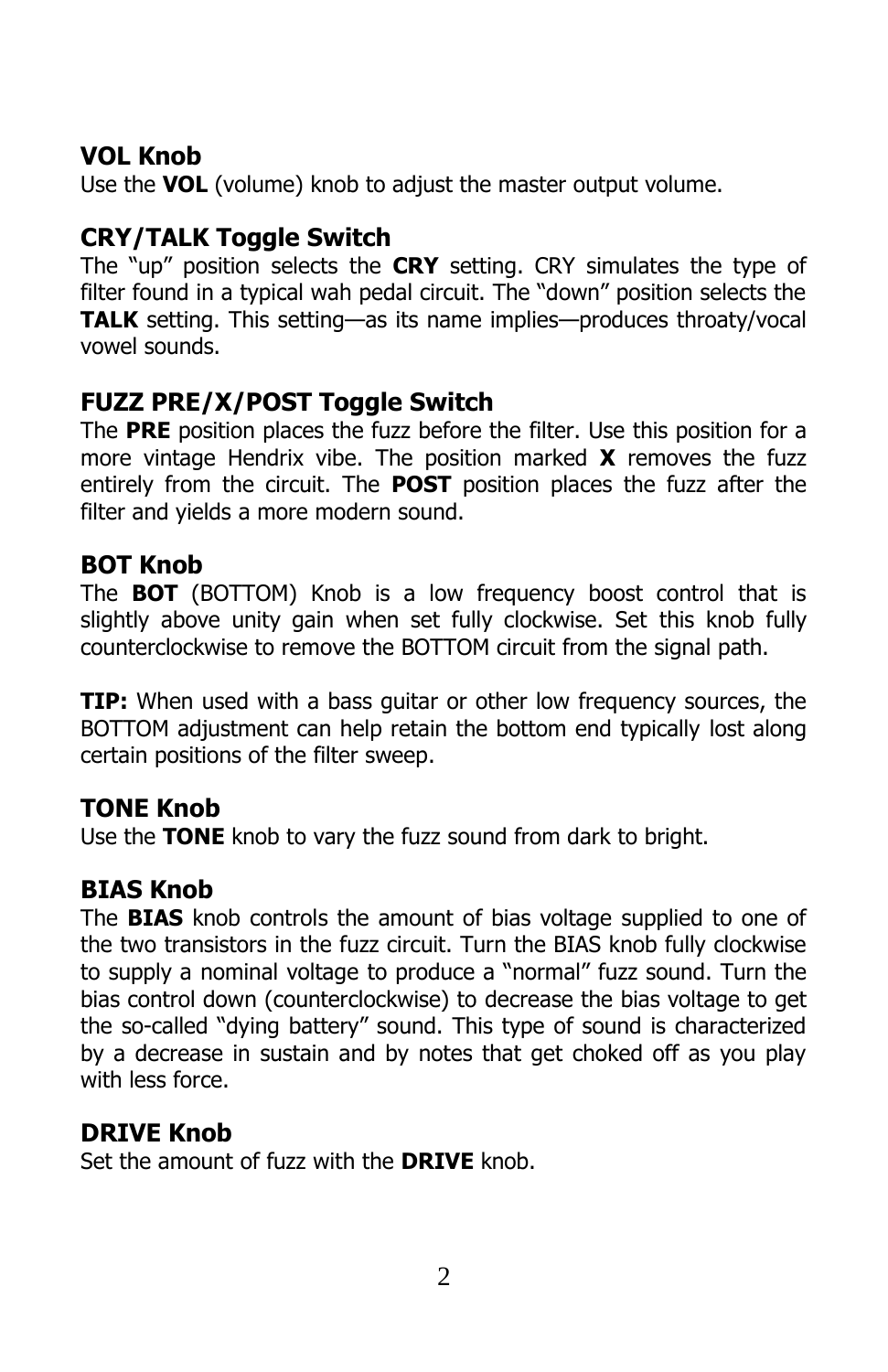## **INPUT/OUTPUT/POWER/SPECS**

### **INPUT Jack**

This ¼" jack is the audio input for the Cock Fight Plus.

### **OUTPUT Jack**

This ¼" jack is the audio output for the Cock Fight Plus.

### **POWER**

**Internal Battery** Plug a cable into the **INPUT** jack to activate power from the included internal 9V battery. When using battery power, unplug the input cable from the input jack when the unit is not in use to avoid running down the battery. The pedal's battery may be left in or taken out when the external AC Adapter is in use.

**External 9VDC AC Power** The power jack input (marked **9V**) is located next to the OUTPUT jack. Use a 9VDC AC Adapter capable of delivering at least 50 mA of current to power the pedal. The inner ring of the 9VDC AC Adapter must be negative, and the outer ring positive. You may choose to obtain the optional Electro-Harmonix 9.6DC-200 power supply, which is the same type of 9.6 Volts DC/200mA power supply as used by Boss® & Ibanez®.

**Please Note:** Using the wrong adapter or a plug with the wrong polarity may damage your Cock Fight Plus and void the warranty.

### **CHANGING THE BATTERY**

- 1. We recommend the use of 9V alkaline batteries.
- 2. Locate the battery door on the underside of the pedal.
- 3. Push the tab of the battery door towards OPEN to unlock the door; pull the door up until it locks into its open position.
- 4. Connect your new 9V battery to the wired battery connector.
- 5. Insert/slide the 9V battery into the battery holder compartment.
- 6. Push the battery door down and firmly snap it closed.

### **NOTES AND SPECIFICATIONS**

- The Cock Fight Plus utilizes a high quality buffered bypass.
- Input Impedance:  $1M\Omega$
- Nominal Output Impedance:  $3k\Omega$
- Current draw: 30mA